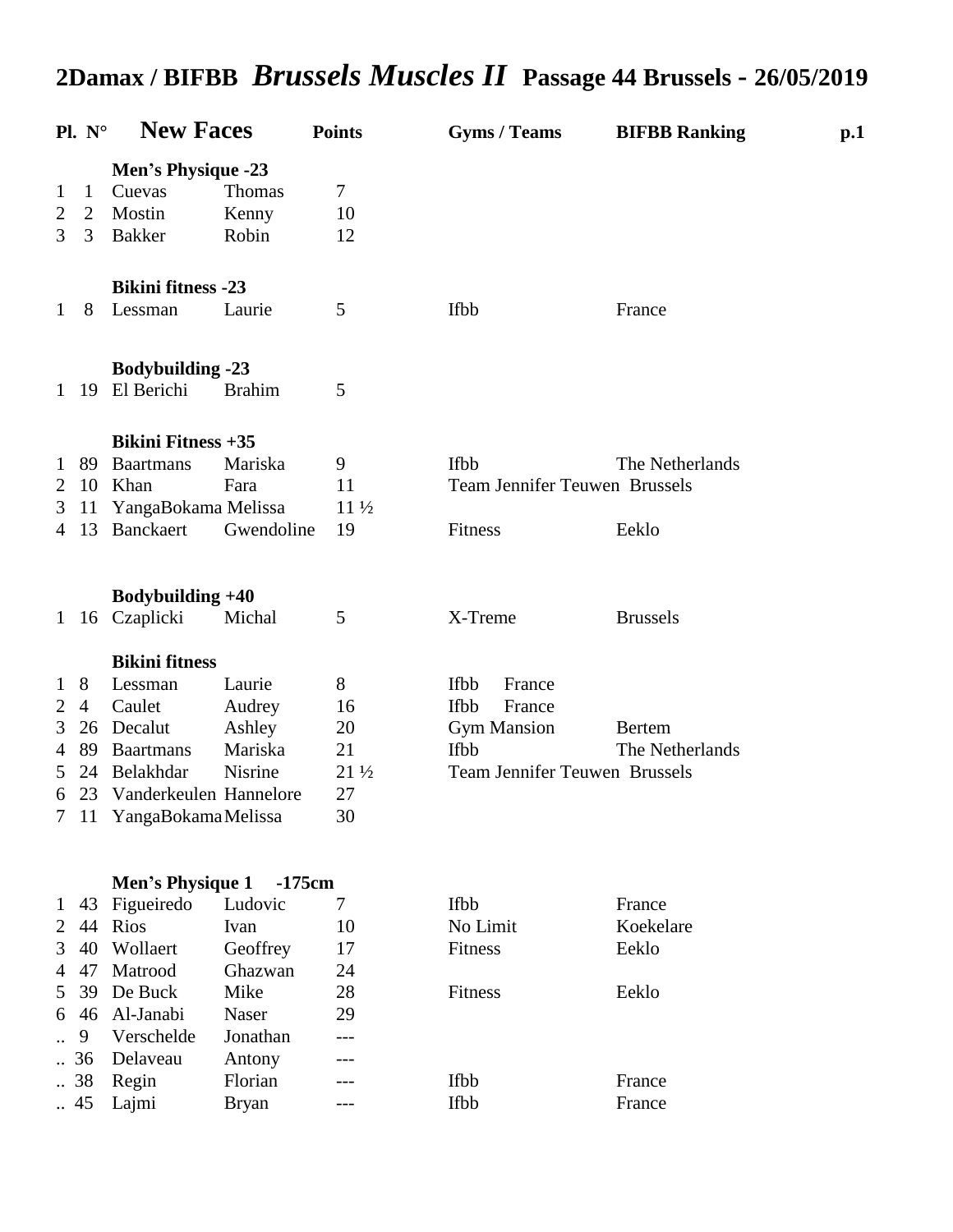| $P1. N^{\circ}$ |              | <b>New Faces</b>            |                | <b>Points</b>   | <b>Gyms / Teams</b>                  | <b>BIFBB Ranking</b> | p.2 |
|-----------------|--------------|-----------------------------|----------------|-----------------|--------------------------------------|----------------------|-----|
|                 |              | Men's Physique +175         |                |                 |                                      |                      |     |
| $\mathbf{1}$    | $\mathbf{1}$ | Cuevas                      | <b>Thomas</b>  | 7               |                                      |                      |     |
| $\overline{2}$  | 52           | Fernandez                   | Matthieu       | 15              |                                      |                      |     |
| 3               | 53           | Luyten                      | <b>Tijs</b>    | 17              | Heracles                             | Westerlo             |     |
| $\overline{4}$  | 3            | <b>Bakker</b>               | Robin          | $17\frac{1}{2}$ |                                      |                      |     |
| 5               |              | 49 Vandeweyer               | Philippe       | 20              |                                      |                      |     |
| 6               |              | 54 De Vroe                  | Dylan          | 32              | Fitness                              | Eeklo                |     |
| 7               |              | 51 Delrue                   | Florian        | 33              |                                      |                      |     |
|                 |              | <b>Muscular Physique</b>    |                |                 |                                      |                      |     |
| 1               |              | 55 Izadi                    | Ayub           | 5               |                                      |                      |     |
| 2               | 56           | Bertrand                    | Kevin          | 10              |                                      |                      |     |
|                 |              | <b>Welness</b>              | <b>Fitness</b> |                 |                                      |                      |     |
| $\mathbf{1}$    | 35           | <b>Biris</b>                | Ingrid         | 5               | <b>Team Jennifer Teuwen Brussels</b> |                      |     |
| $\overline{2}$  | 34           | Pagliaria                   | Sabrina        | 10              | <b>Gym Mansion</b>                   | <b>Bertem</b>        |     |
| 3               | 33           | Ruje                        | Paula          | 15              |                                      |                      |     |
|                 |              | <b>Bodybuilding -80kg</b>   |                |                 |                                      |                      |     |
| 1               | 19           | El Berichi                  | <b>Brahim</b>  | 5               |                                      |                      |     |
| $\overline{2}$  |              | 16 Czaplicki                | Michal         | 10              | X-Treme                              | <b>Brussels</b>      |     |
|                 |              |                             |                |                 |                                      |                      |     |
|                 |              | Bodybuilding +80kg          |                |                 |                                      |                      |     |
| 1               | 18           | Alhafidh                    | Ammar          | 5               |                                      |                      |     |
|                 |              | <b>Classic Bodybuilding</b> |                |                 |                                      |                      |     |
| 1               | 58           | Trussart                    | Ludovik        | 7               |                                      |                      |     |
| 2               | 59           | Delsaut                     | Donavan        | 8               |                                      |                      |     |
|                 |              | <b>Classic Physique</b>     |                |                 |                                      |                      |     |
|                 |              | 1 73 Ayubi                  | Rostam         | 5               | <b>Bill Richardson</b>               | Borgerhout           |     |

### **Organized by: 2Damax: Alexis Habich & Jennifer Teuwen Co Organizer BIFBB**

Mc & Head Judge: André Wouters Statisticians: An Vinken, Amir Ahmadi & John Van Leeuwarden Judges: Siggi Segers, Fabi Antoine, Ratchy Sornbutr, Patrick Alleman, Johnny Boons, Bill Richardson, Roy Emzagros, Jos Desmet, Guy Kridel Lux. Stage Coordinator: Massiel Alvarado Lux Music:

Backstage: Thomas Thys, Victor Nastase, Alessandro Gervasutti Lux & Mike Kutishi

BIFBB Press: Jo Lammens, Rudy Versmessen & Mike Fit IntoThe Frame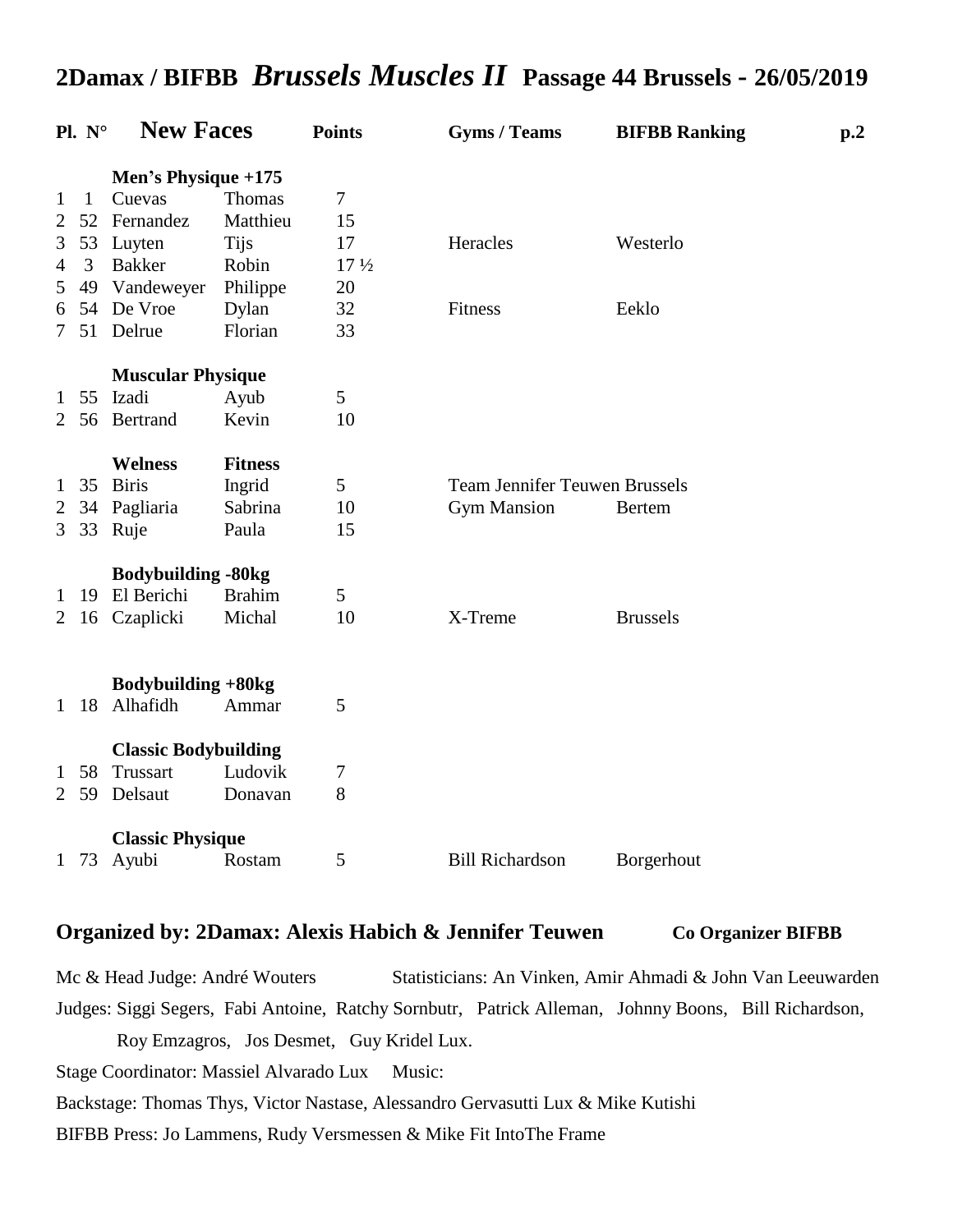|                | $P1. N^{\circ}$ | <b>Open Contest</b>                 |               | <b>Points</b>   | <b>Gyms / Teams</b>           | <b>BIFBB Ranking</b> | $\mathbf{p.1}$ |
|----------------|-----------------|-------------------------------------|---------------|-----------------|-------------------------------|----------------------|----------------|
| 1              | 1               | <b>Men's Physique -23</b><br>Cuevas | <b>Thomas</b> | 5               |                               |                      |                |
|                |                 | <b>Bikini Fitness +35</b>           |               |                 |                               |                      |                |
| $\mathbf{1}$   | 68              | Van Bochove Ruth                    |               | 5               | <b>Ifbb</b>                   | The Netherlands      |                |
| 2              | 89              | <b>Baartmans</b>                    | Mariska       | 12              | <b>Ifbb</b>                   | The Netherlands      |                |
| 3              | 70              | Franck                              | Ekaterina     | 13              | <b>Bill Richardson</b>        | Borgerhout           |                |
| 4              | 67              | <b>Bayart</b>                       | Magali        | 20              |                               |                      |                |
|                |                 | <b>Bodybuilding -23</b>             |               |                 |                               |                      |                |
| $\mathbf{1}$   | 82              | Peter                               | Joseph        | 5               | Personal Health Plan Oostende |                      |                |
| 2              | 19              | El Berichi                          | <b>Brahim</b> | 11              |                               |                      |                |
| 3              | 6               | Collat                              | Gregory       | 15              |                               |                      |                |
| 4              | 66              | Alessio                             | Debal         | 19              | No Limit                      | Koekelare            |                |
|                |                 | Bodybuilding +40                    |               |                 |                               |                      |                |
| 1              | 86              | Gordon                              | Soe-Agnie     | 7               | Ifbb                          | The Netherlands      |                |
| 2              | 97              | Mokoyoko                            | Alban         | 8               | Ifbb                          | France               |                |
| 3              | 80              | <b>Bontinck</b>                     | <b>Steve</b>  | 15              |                               |                      |                |
| 4              | 76              | Douspis                             | Fabien        | 20              | Ifbb                          | France               |                |
| 5              |                 | 16 Czaplicki                        | Michal        | 27              | X-Treme                       | <b>Brussels</b>      |                |
| 6              | 14              | Delattre                            | Frederic      | 28              | Ifbb                          | France               |                |
|                |                 | <b>Bodybuilding -80kg</b>           |               |                 |                               |                      |                |
| 1              | 19              | El Berichi                          | <b>Brahim</b> | 5               |                               |                      |                |
| $\overline{2}$ | 66              | Debal                               | Allesio       | 11              | No Limit                      | Koekelare            |                |
| 3              | 77              | Alhalby                             | Wassim        | 14              | <b>Ifbb</b>                   | The Netherlands      |                |
| 4              | 76              | Douspis                             | Fabien        | 20              | Ifbb                          | France               |                |
| 5              |                 | 14 Delattre                         | Frederic      | 25              | Ifbb                          | France               |                |
|                |                 |                                     |               |                 |                               |                      |                |
|                |                 | Bodybuilding +80kg                  |               |                 |                               |                      |                |
| 1              | 82              | Joseph                              | Peter         | 7               | Personal Health Plan Oostende |                      |                |
| 2              | 96              | Gourmelon                           | Alexandre     | 11              | <b>Ifbb</b>                   | France               |                |
| 3              | 97              | Mokoyoko                            | Alban         | 16              | Ifbb                          | France               |                |
| $\overline{4}$ |                 | 86 Gordon                           | Soe-Agnie     | 17              | Ifbb                          | The Netherlands      |                |
| 5              | 83              | Izogie                              | King          | 27              | <b>Bill Richardson</b>        | Borgerhout           |                |
| 6              | 85              | Jafari                              | Soheil        | $27\frac{1}{2}$ |                               |                      |                |
|                | 18              | Alhafidh                            | Ammar         | ---             |                               |                      |                |
|                | 79              | Vlad                                | Oros          |                 |                               |                      |                |
|                | 80              | <b>Bontinck</b>                     | <b>Steve</b>  |                 |                               |                      |                |
|                | 81              | Van Eetvelde                        | Eric          |                 | <b>American Wellness</b>      | Merksem              |                |
|                | 84              | Mawlood                             | Safen         |                 |                               |                      |                |
|                |                 | <b>Bodyfitness</b>                  |               |                 |                               |                      |                |
|                |                 | 1 120 Doumbia                       | Djeini        | 5               | Do It Fitness                 | Turnhout             |                |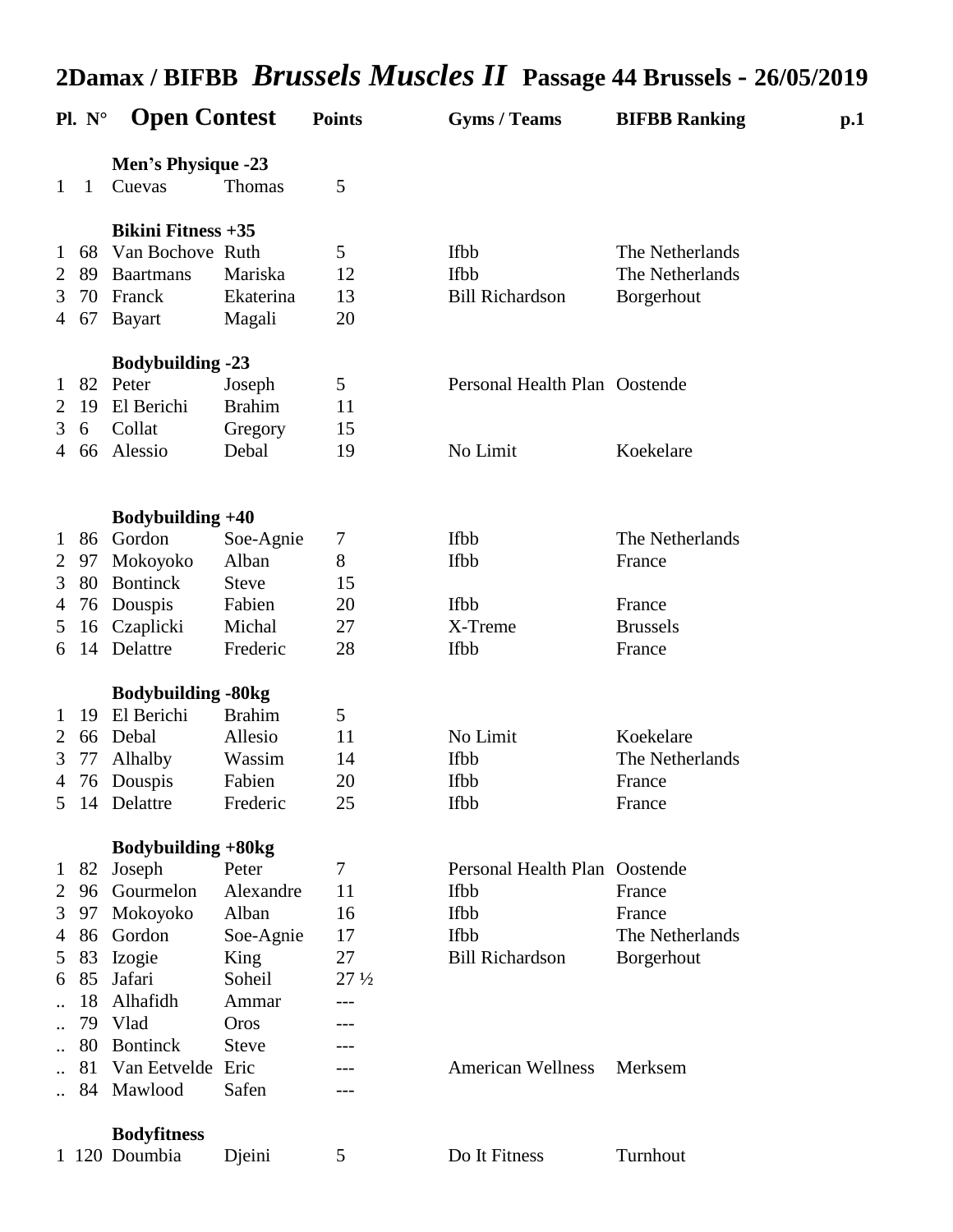|                | $P1. N^{\circ}$ | <b>Open Contest</b>                   |                | <b>Points</b>   | <b>Gyms / Teams</b>                  | <b>BIFBB Ranking</b> | p <sub>0</sub> |
|----------------|-----------------|---------------------------------------|----------------|-----------------|--------------------------------------|----------------------|----------------|
|                |                 | <b>Bikini Fitness</b>                 |                |                 |                                      |                      |                |
| 1              | 94              | Oberthur                              | Camille        | 11              | Ifbb                                 | France               |                |
| 2              | 68              | Van Bochove Ruth                      |                | $11\frac{1}{2}$ | Ifbb                                 | The Netherlands      |                |
| 3              | 90              | Verbeke                               | Laure          | 12              | <b>American Wellness</b>             | Merksem              |                |
| 4              | 91              | Kravtsova                             | Anastasia      | 24              |                                      |                      |                |
| 5              | 93              | Pierart                               | Fanny          | $24\frac{1}{2}$ |                                      |                      |                |
| 6              | 8               | Lessman                               | Laurie         | 25              | Ifbb                                 | France               |                |
| 7              |                 | 92 Petre                              | Jolien         | 34              |                                      |                      |                |
|                |                 | <b>Classic Physique</b>               |                |                 |                                      |                      |                |
| $\perp$        | 71              | Eze                                   | <b>Bright</b>  | 5               | Fitness                              | Eeklo                |                |
| 2              | 73              | Ayubi                                 | Rostam         | 11              | <b>Bill Richardson</b>               | Borgerhout           |                |
| 3              |                 | 95 Pieters                            | Olivier        | 14              | Fitness                              | Eeklo                |                |
|                |                 | <b>Welness</b>                        | <b>Fitness</b> |                 |                                      |                      |                |
|                |                 | 1 102 De Smet                         | Mania          | 9               | Fitness                              | Eeklo                |                |
| 2              |                 | 35 Biris                              | Ingrid         | $9\frac{1}{2}$  | <b>Team Jennifer Teuwen Brussels</b> |                      |                |
|                |                 | 3 101 Leblond                         | Laura          | 12              |                                      |                      |                |
|                |                 | <b>Mixed Pairs</b>                    |                |                 |                                      |                      |                |
|                |                 | 1 110 De Smet Mania & Pieters Olivier |                |                 | Fitness                              | Eeklo                |                |
|                |                 |                                       |                |                 |                                      |                      |                |
|                |                 | <b>Muscular Physique</b>              |                |                 |                                      |                      |                |
|                |                 | 1 116 El Jeljeli                      | Mounir         | 5               |                                      |                      |                |
| $\overline{2}$ | 7               | <b>Bleys</b>                          | Terence        | 11              |                                      |                      |                |
| 3              | 55              | Izadi                                 | Ayub           | 13              |                                      |                      |                |
|                |                 | <b>Classic Bodybuilding</b>           |                |                 |                                      |                      |                |
| 1              | 58              | Trussart                              | Ludovik        | 7               |                                      |                      |                |
| 2              | 25              | Lizin                                 | Pierre         | 8               |                                      |                      |                |
|                |                 |                                       |                |                 |                                      |                      |                |
|                |                 | Men's Physique -175cm                 |                |                 |                                      |                      |                |
|                |                 | 105 D'Oliveira                        | Roy            | 5               | Do It Fitness                        | Turnhout             |                |
| 2              |                 | 43 Figueiredo                         | Ludovic        | 11              | <b>Ifbb</b>                          | France               |                |
|                |                 | 3 108 Rotundo                         | Tiziano        | 18              | Ifbb                                 | Italy                |                |
|                |                 | 4 106 Perez                           | Miguel         | 18 1/2          |                                      |                      |                |
|                |                 | 5 104 Asamoa                          | Prince         | 21              |                                      |                      |                |
|                |                 | Men's Physique $+175$                 |                |                 |                                      |                      |                |
|                |                 | 1 113 Vahid                           | Sahid          | 6               |                                      |                      |                |
|                |                 | 2 112 Saint-Just                      | Kevin          | 13              |                                      |                      |                |
| 3              |                 | 64 Degraeve                           | Rob            | 16              | No Limit                             | Koekelare            |                |
|                |                 | 4 114 Boutasgount                     | Issmail        | 17              | <b>Bill Richardson</b>               | Borgerhout           |                |
| 5              | 1               | Cuevas                                | Thomas         | 23              |                                      |                      |                |
|                |                 | 6 107 Haser                           | Anthony        | 29              | <b>Ifbb</b>                          | France               |                |
|                |                 |                                       |                |                 |                                      |                      |                |

### **Guest poser: Mike Kutishi**